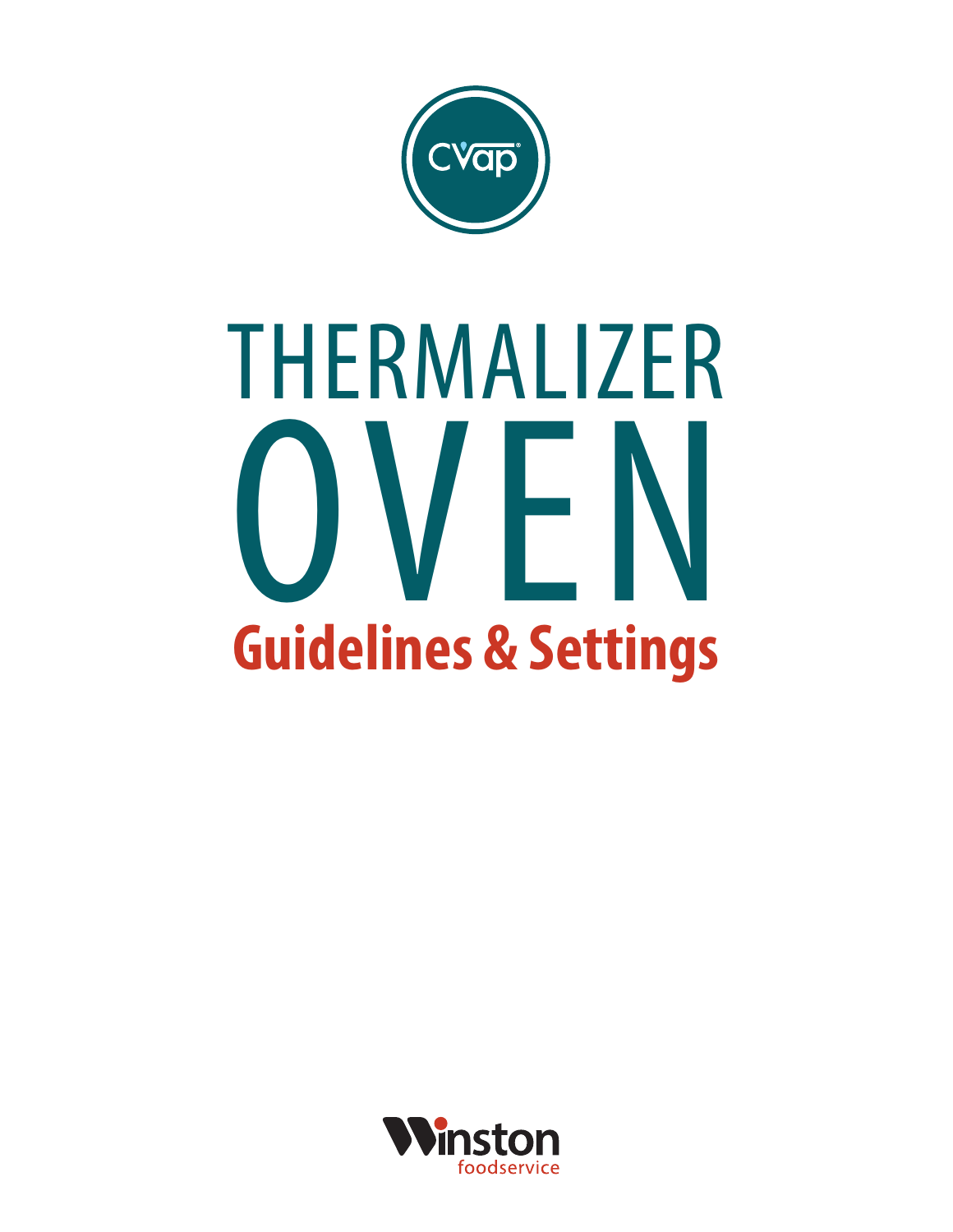

| Model                   | Page                    |
|-------------------------|-------------------------|
| CVap®                   | <b>Thermalizer Oven</b> |
| <b>Channel Settings</b> |                         |
| Roasting                |                         |

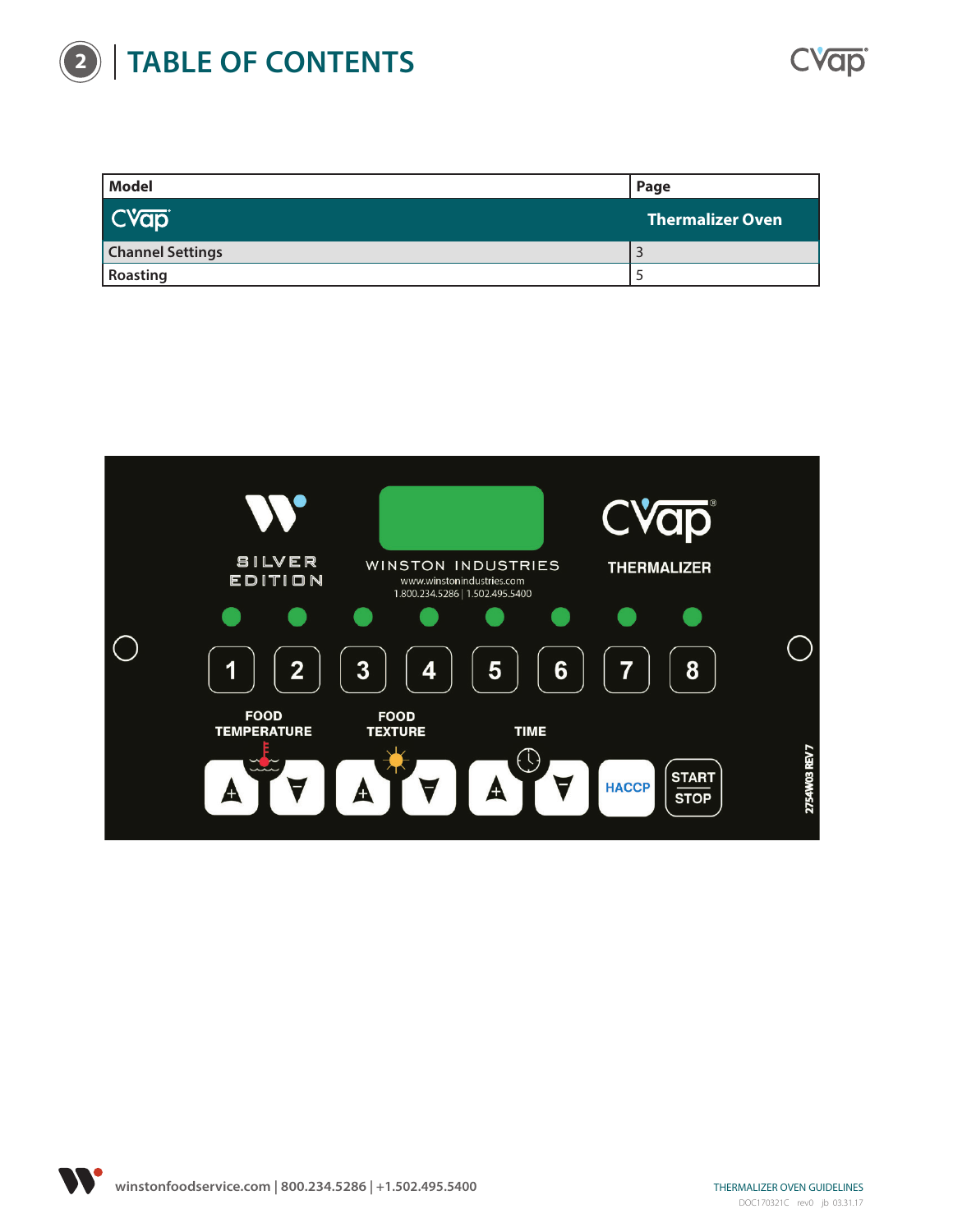### **Thermalizer Oven Guidelines**

### **Moist Heat/Food Temperature | Dry Heat | Total Oven Temperature/Food Texture**

| <b>CHANNEL</b>                                            | <b>MENU</b>                                                                                                                                                                                                                                                                                                                                                                 |  |  |  |  |
|-----------------------------------------------------------|-----------------------------------------------------------------------------------------------------------------------------------------------------------------------------------------------------------------------------------------------------------------------------------------------------------------------------------------------------------------------------|--|--|--|--|
| <b>CHANNEL 1</b><br><b>Slow Moist</b><br>Cook/Retherm     | Wrapped sandwiches (e.g., frozen/thawed hot dogs, hamburgers, chicken, BBQ<br>items (e.g., pulled beef, pork riblets, ground meat), vegetables (i.e., frozen, canned,<br>fresh vacuum-packed bags/chubs), pizza (moist, soft crust no color), and combina-<br>tion dishes (e.g., lasagna/casseroles/eggs).                                                                  |  |  |  |  |
| 200   30   230                                            | <b>Retherm</b> (minutes)<br>Thawed 25-25 Frozen 30-70                                                                                                                                                                                                                                                                                                                       |  |  |  |  |
|                                                           | Hold   Auto Soft Moist Hold<br>Food Temp 150°F (66°C)<br>Food Texture 160°F (71°C)                                                                                                                                                                                                                                                                                          |  |  |  |  |
| <b>CHANNEL 2</b><br>Moist Bake                            | Pizza (moist with some browning), breakfast items (e.g., pancake on stick, french<br>toast, waffles, smiles), grilled cheese, hot pockets, pizza sticks, burritos, egg rolls,<br>hashbrowns, fish patty, chicken patty, grilled proteins, biscuits, and desserts (e.g.,<br>pies/rolls/bar cookies).                                                                         |  |  |  |  |
| 170   120   290                                           | <b>Retherm</b> (minutes)<br>Thawed 14-25 Frozen 18-30                                                                                                                                                                                                                                                                                                                       |  |  |  |  |
|                                                           | Hold   Auto Moist   Bake Hold<br>Food Temp 150°F (66°C)<br>Food Texture 175°F (79°C)                                                                                                                                                                                                                                                                                        |  |  |  |  |
| <b>CHANNEL 3</b><br>Moist Cook/Retherm<br>200   100   300 | Fast bake pizza (moist with some browning), chicken patty, fish patty (whole meat<br>product), wrapped sandwiches (e.g., frozen/thawed hot dogs, burgers, chicken), BBQ<br>items (e.g., pulled pork, ribs), large proteins and combination foods (e.g., casseroles),<br>vegetables (fresh, frozen, canned), and desserts (e.g., individual cookies, rolls, pies,<br>cakes). |  |  |  |  |
|                                                           | <b>Retherm</b> (minutes)<br>Thawed 12-30 Frozen 30-70                                                                                                                                                                                                                                                                                                                       |  |  |  |  |
|                                                           | <b>Hold   Auto Moist Hold</b><br>Food Temp 150°F (66°C)<br>Food Texture 160°F (71°C)                                                                                                                                                                                                                                                                                        |  |  |  |  |
| <b>CHANNEL 4</b><br>Crisp Bake                            | Crisp chicken patty, fish patty, steak, popcorn/breaded foods, french fries, potato<br>products, and items typically cooked in fryer (note: items must be bakeable).                                                                                                                                                                                                        |  |  |  |  |
| 150   200   350                                           | <b>Retherm</b> (minutes)<br>Thawed 12-30 Frozen 12-60                                                                                                                                                                                                                                                                                                                       |  |  |  |  |
|                                                           | <b>Hold   Auto Moist Hold</b><br>Food Temp 140°F (60°C)<br>Food Texture 190°F (88°C)                                                                                                                                                                                                                                                                                        |  |  |  |  |

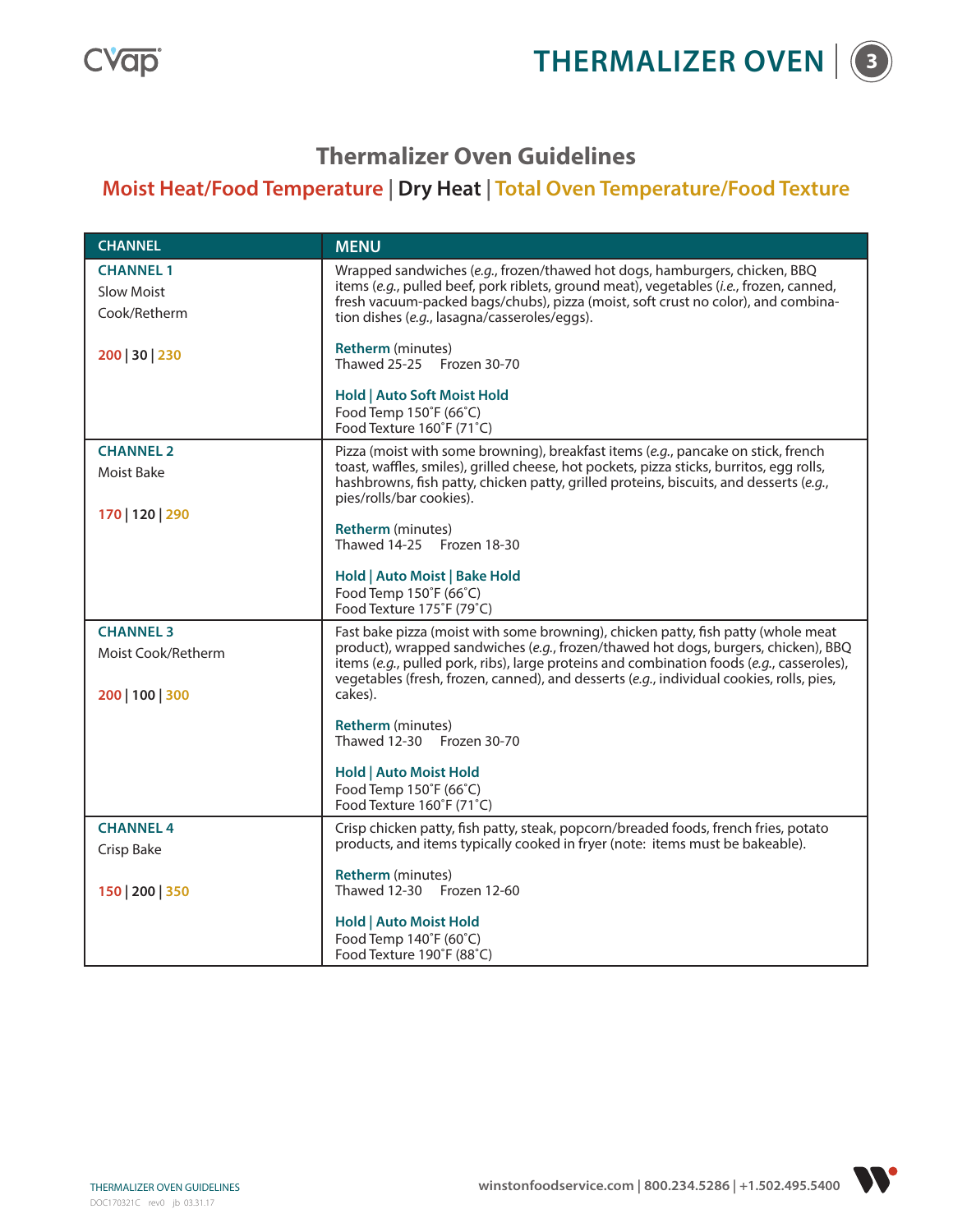

### **Thermalizer Oven Guidelines**

## **Moist Heat/Food Temperature | Dry Heat | Total Oven Temperature/Food Texture**

| <b>CHANNEL</b>   | <b>MENU</b>                                                                                                                                    |  |  |  |  |
|------------------|------------------------------------------------------------------------------------------------------------------------------------------------|--|--|--|--|
| <b>CHANNEL 5</b> | Bake-only fries, tater tots, or extra crispy items.                                                                                            |  |  |  |  |
| Extra Crisp Bake | <b>Retherm</b> (minutes)<br>Thawed 12-30 Frozen 12-60<br><b>Hold</b><br>Auto Crisp Hold<br>Food Temp 130°F (54°C)<br>Food Texture 190°F (88°C) |  |  |  |  |
| 130   220   350  |                                                                                                                                                |  |  |  |  |
| <b>CHANNEL 6</b> | Baked potatoes or casseroles.                                                                                                                  |  |  |  |  |
| Rapid Retherm    | <b>Retherm</b> (minutes)<br>Thawed 15-40 Frozen 30-90                                                                                          |  |  |  |  |
| 200   150   350  | <b>No Hold</b><br>Remove product when Retherm cycle is completed.                                                                              |  |  |  |  |
| <b>CHANNEL 7</b> | Sheet cakes/pastries and general bake cycle.                                                                                                   |  |  |  |  |
| Bake             | <b>Retherm</b> (minutes)<br>Thawed 20-60 Frozen 60-300                                                                                         |  |  |  |  |
| 170   180   350  | <b>Auto Bake Hold</b><br>Food Temp 150°F (66°C)<br>Food Texture 180°F (82°C)                                                                   |  |  |  |  |
| <b>CHANNEL 8</b> | Holding of foods with moist/firm texture.                                                                                                      |  |  |  |  |
| General Holding  | <b>Retherm</b> (minutes)<br>Thawed - Constant Frozen - Constant                                                                                |  |  |  |  |
| 150   30   180   | <b>General Hold</b><br>Food Temp 150°F (66°C)<br>Food Texture 180°F (82°)                                                                      |  |  |  |  |